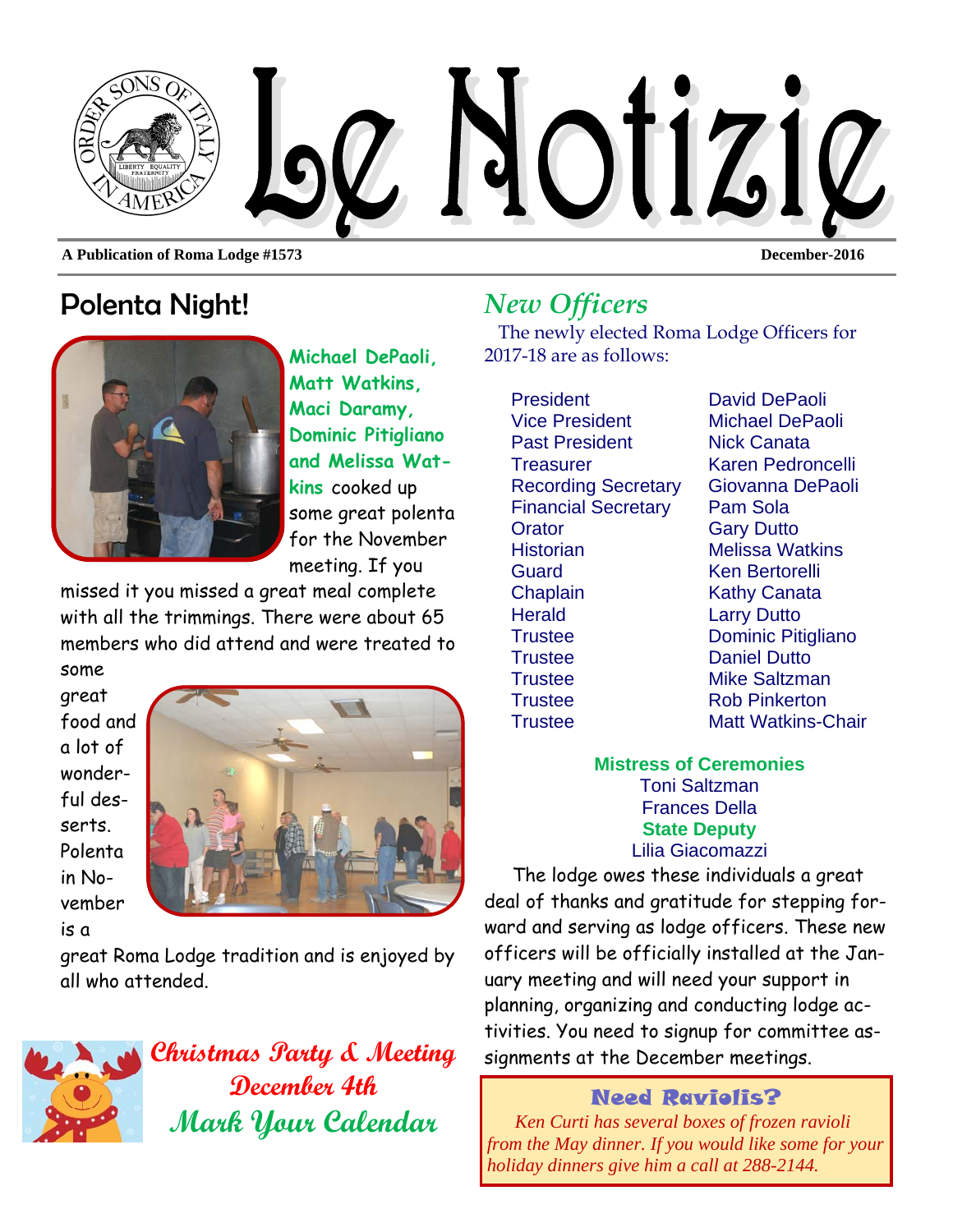# *To Sell or Not To Sell, That is the Question!*

#### *Heralds Message*

I **I I I All the Conduct of the** *Il Le-* one you are aware of the Grand Lodge leadership considering the sale of the Grand Lodge Home Building in San Francisco through a spe*one* you are aware of the Grand Lodge leadership considering the sale of the Grand cial vote of convention delegates. In a pointcounterpoint forum there are articles being written in support or against selling the building.

Each side gives a lot of great justifications on why the building should or should not be sold. Those who support the sale of the building cite examples as a declining profit/loss for the building, increasing maintenance costs, potential loss in appraisal value and the demographics of the population in the surrounding neighborhoods.

Supporters who want to keep the building counter with arguments that it is not a liability, it is a valuable asset and could be turned into a profit center for the Grand Lodge with some innovative ideas of how it could become a revenue generator.

*So how does the sale affect a member of Roma Lodge?* If you are a member of Roma Lodge you may care less about whether or not the Grand Lodge decides to sell the building. *But, should you?* You may be content just to come to the lodge meeting each month for some great food and socialize with fellow members who are carrying on the Italian Culture in Tulare County. However, before you think that what happens in San Francisco stays in San Francisco you will be reminded very soon how this decision can affect your pocketbook.

In January it will be time to once again pay your dues. I posted this chart in the December 2014 edition of the *LeNotizie* showing the proposed increase in dues indicating a *59%* increase in Grand Lodge dues from 2011 to 2016.

If you look in the program for the Grand Lodge Convention you will notice the Building Operations showed a *\$16,577.29* loss for the building in 2015. Granted

|                               | Dues Increase From 2011 |             |            |             |            |                      |
|-------------------------------|-------------------------|-------------|------------|-------------|------------|----------------------|
|                               | 2011                    | 2015        | 2016       | 2017        |            | Over 2011 % Increase |
| <b>Grand Lodge Per Capita</b> | \$20.51                 | 30.51<br>Ś  | 31.51<br>Ś | 32.51<br>Ś  | 12.00<br>S | 59%                  |
| Supreme Lodge Per Capita      | \$21.00                 | 21.52<br>Ś  | 21.52<br>Ś | 21.52<br>Ś. | 0.52<br>S  | 2%                   |
| Il Leone                      | 4.98<br>S               | 4.98        | Ś<br>4.98  | 4.98        | -Ś         | 0%                   |
| <b>Scholarship Assessment</b> | 0.74<br>Š.              | 0.74        | 0.74<br>Ś  | 0.74<br>s   |            | 0%                   |
| Life Insurance                | \$15.00                 | Ś.<br>15.00 | Ś<br>15.00 | Ś<br>15.00  | -Ś         | 0%                   |
| <b>Total</b>                  | \$62.23                 | 72.75       | 73.75<br>Ś | 74.75       | 12.52      | 20%                  |
| Social Member                 | \$47.23                 | 57.75       | 58.75<br>Ś | 59.75       | 12.52      | 27%                  |
| <b>Junior Member</b>          | 6.36                    | 6.36        | 6.36       | $6.36$ \$   |            | 0%                   |

about \$10,000 of that was for depreciation. A further review shows the Grand Lodge had about a \$6,600 net income for the same year. At a minimum without the building the net income would have been over

#### \$23,000. *As Roma Lodge members the profit/loss of the Grand Lodge determines the cost of your dues!*

What I did *not* see in the pro and con articles in the *Il Leone* was any reference as to the purpose of the Grand Lodge having a building to begin with. I believe the primary uses of the building by the Grand Lodge is for an office and storage. I do not believe they hold meetings, events or other activities at the building.

If that is the case then we as Roma Lodge members need to ask if the Grand Lodge should hang on to a potentially \$5,000,000 asset to house an office and provide some storage space? Even at today's low interest rates the sale of the building would build a revenue stream which could easily provide for office space and storage in just about any city in California!

In one of the articles it was estimated that the Grand Lodge has lost about 2,000 members and 13 local lodges. In the first half of 2016 membership was down another 200 members. What we don't know is whether or not the loss in membership is because of the increase in dues.

Let's face it. There are numerous long time Roma Lodge members who not only pay their own dues but the dues of their children and grandchildren in most cases. Look at our directory. We have about 300+ members with about a 20-25% participation rate at most meetings and activities. Looking at the chart in 2017 where only *25 Cents (\$75.00-\$74.75=\$.25)* will go to the local lodge!

Now, if you attend meetings and activities you and your family certainly get your \$75 back in great food at these events because the lodge does not charge members for much of anything. If you can't then you are getting very little for your dues.

The bottom line on this issue is simple. If the Grand Lodge only needs office and storage space and continues to hang onto a building worth potentially \$5 million dollars then sell it! Put the money in an investment account which would provide an income stream that could pay for office space, storage and other Grand Lodge expenses without having to raise dues for members for a long time.

Dues increases result in lost membership. Losing members and local lodges will eventually result in more lost revenue for the Grand Lodge which will force another dues increase to cover losses. The downward spiral of membership will continue.

*For the Grand Lodge to hold onto an asset that could prevent an increase in dues for the next several years would be irresponsible*. *Think about it!*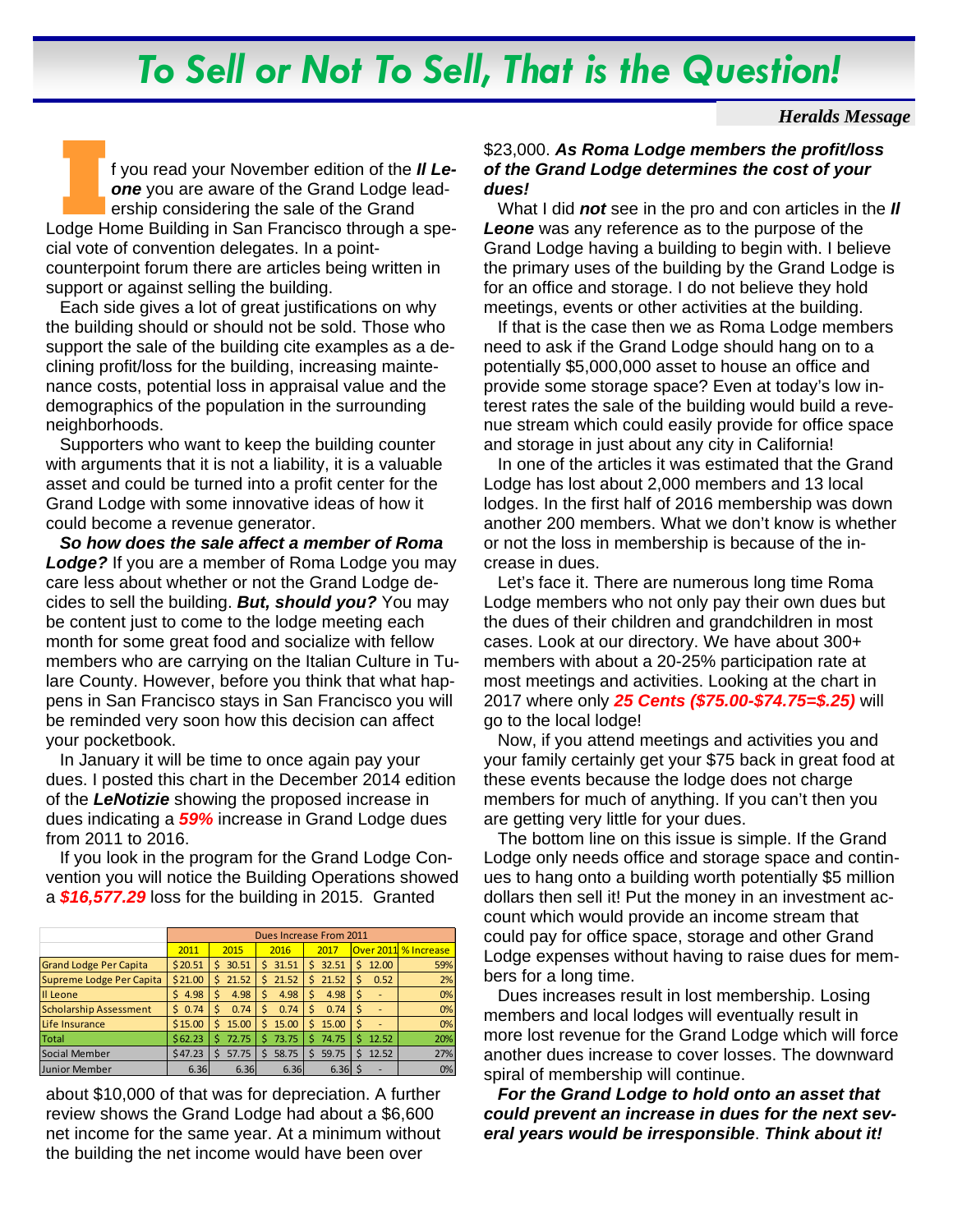# **Christmas Party December 4th!**

Our annual Christmas dinner and program will be *Sunday, December 4th* at the social hall at the World Ag Expo. Each member is asked to bring items for our charity the *Tulare Lighthouse Rescue Mission.* 

Those wishing to help cook should plan on arriving at 10:30 a.m., table decorators at 11:30 a.m. and servers at 12:45 p.m. The meeting will be at 12:30 and lunch will be served at 1:00 p.m.

Remember our Christmas lunch is free for members and all children (under 12) and only \$5 for guests. Each family is asked to bring a pie, cookies or other dessert.

We would like all of you to share your talent for our program. Lets have a great turn out this year. Santa will be there with goodies for the kids. Contact *Queen Gabrielle Benedetti* if you would like to participate in the talent show. If you can help with the lunch, decorations, or cleaning up, please contact *Cathy Mederos, 687-1112*.

### **Bring Your Items for the Lighthouse Rescue Mission on December 6th!**

The *Lighthouse Rescue Mission* needs for the pantry - Rice-A Roni , spaghetti, spaghetti sauce mix, corn bread mix, top ramen, Mac and cheese, sug-

ar, flour, Bisquick, hamburger helper, any canned food - in other words non perishable items. These can be big box items from Smart and Final or Costco.



They can also use cleaning items such as - paper towels, brooms, mops, cleaning prod-

ucts. Personal items like shampoo , lice shampoo, soap (laundry, dish, or bathing ) diapers any size, burp pads, coloring books, puzzles, pencils. They can always use money donations as well.

We have invited a few of the Rescue Mission representatives to join us for lunch and pickup the items that have been donated. The Lighthouse Rescue Mission is a non-profit organization located in Tulare that assists the homeless and others in need of food and shelter on a temporary basis.

To learn more about the mission you can go to their website at http://www.lighthouserescue.org/ menu/

## **Members in the News!**

*Delaney Shaw* of Waukena 4‐H recently brought home 13 blue rib‐ bons in arts & crafts, foods and nutrition, photography and market lambs. She also won best of show for one of her photographs. She is shown here with her market lamb "Agnello", which means lamb in Italian. Delaney



is the current President of the Waukena 4‐H Club and is a fourth generation member of the club (mother Lisa Shaw, grandmother Carole Burner and great grandmother Pierina Girado).

# *Honoring Veterans*

**Vietnam Veteran Ben Curti** marched in the Visalia Veter‐ ans Day Parade with grandsons Boy Scout *Rhett Rainey* and his brother *Dane*.



#### *Yankee MVP!*



**Austin Gentry** was selected as the MVP for his Yankee T‐Ball team in Bakersfield. He is the son of *Anica and Mark Gentry* Roma Lodge members.

If you have information you would like to share in the *LeNoƟzie* please send it, along with photos, to larrydutto@yahoo.com by the 20th of each month.

### **OSIA The Future Good of the Order Committee**

*Tony Bisceglia Anderson* is the new chair of The Future Good of the Order Committee of the OSIA and is seeking members to provide input into how the OSIA organization can improve the Order. If you have suggestions you can email them to:

atony@harbornet.com by December 15th. The committee will be providing ideas on how the Order can be changed and improved in the future.